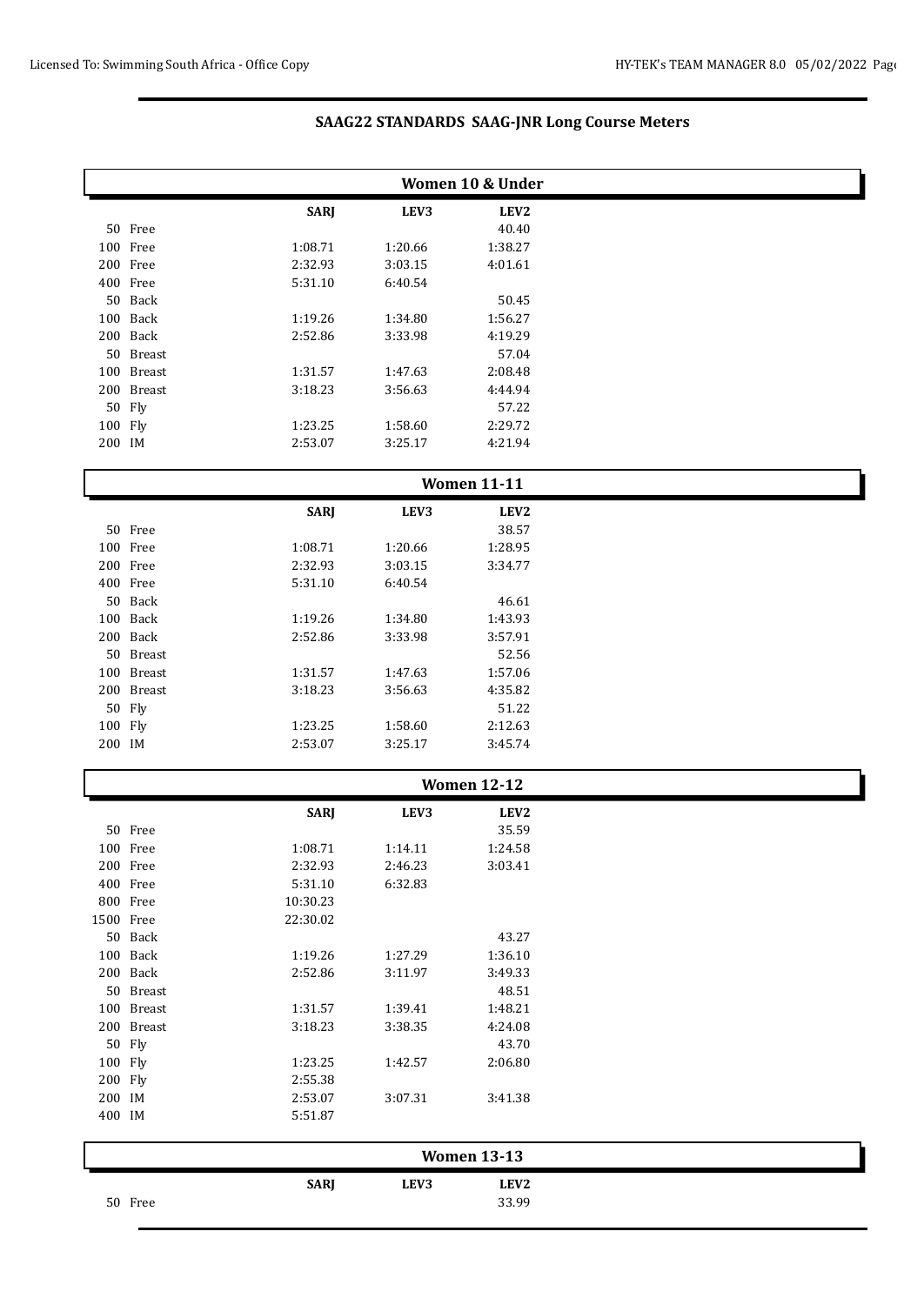| 100  | Free          | 1:07.20  | 1:10.96 | 1:20.76 |
|------|---------------|----------|---------|---------|
| 200  | Free          | 2:28.45  | 2:39.38 | 2:55.13 |
| 400  | Free          | 5:19.79  | 6:00.21 |         |
| 800  | Free          | 10:30.23 |         |         |
| 1500 | Free          | 22:30.02 |         |         |
|      | 50 Back       |          |         | 41.74   |
| 100  | Back          | 1:16.94  | 1:22.76 | 1:31.84 |
| 200  | Back          | 2:47.05  | 3:04.81 | 3:34.40 |
| 50   | <b>Breast</b> |          |         | 47.49   |
| 100  | <b>Breast</b> | 1:29.05  | 1:35.81 | 1:47.75 |
| 200  | <b>Breast</b> | 3:14.35  | 3:37.38 | 4:19.84 |
|      | 50 Fly        |          |         | 40.18   |
| 100  | Fly           | 1:19.21  | 1:35.65 | 1:47.17 |
| 200  | Fly           | 2:55.38  |         |         |
| 200  | IM            | 2:48.45  | 3:00.84 | 3:21.37 |
| 400  | IM            | 5:51.87  |         |         |
|      |               |          |         |         |

| <b>Women 14-14</b> |            |             |         |                  |  |
|--------------------|------------|-------------|---------|------------------|--|
|                    |            | <b>SARJ</b> | LEV3    | LEV <sub>2</sub> |  |
|                    | 50 Free    |             |         | 33.74            |  |
|                    | 100 Free   | 1:03.89     | 1:08.75 | 1:17.49          |  |
|                    | 200 Free   | 2:23.81     | 2:35.71 | 2:55.13          |  |
|                    | 400 Free   | 4:59.68     | 5:25.07 |                  |  |
|                    | 800 Free   | 10:30.23    |         |                  |  |
| 1500 Free          |            | 22:30.02    |         |                  |  |
|                    | 50 Back    |             |         | 41.12            |  |
|                    | 100 Back   | 1:14.94     | 1:21.25 | 1:30.42          |  |
|                    | 200 Back   | 2:42.55     | 3:00.83 | 3:33.91          |  |
|                    | 50 Breast  |             |         | 47.24            |  |
|                    | 100 Breast | 1:25.47     | 1:33.76 | 1:46.52          |  |
|                    | 200 Breast | 3:07.52     | 3:33.44 | 4:02.12          |  |
|                    | 50 Fly     |             |         | 39.99            |  |
| 100 Fly            |            | 1:15.15     | 1:32.21 | 1:46.26          |  |
| 200 Fly            |            | 2:55.38     |         |                  |  |
| 200 IM             |            | 2:40.82     | 2:55.76 | 3:13.37          |  |
| 400 IM             |            | 5:51.87     |         |                  |  |

|        |            |             |         | <b>Women 15-15</b> |  |
|--------|------------|-------------|---------|--------------------|--|
|        |            | <b>SARJ</b> | LEV3    | LEV <sub>2</sub>   |  |
|        | 50 Free    |             |         | 33.61              |  |
|        | 100 Free   | 1:03.67     | 1:07.76 | 1:14.76            |  |
|        | 200 Free   | 2:20.90     | 2:35.18 | 2:55.13            |  |
|        | 400 Free   | 4:52.05     | 5:16.27 |                    |  |
|        | 800 Free   | 10:03.82    |         |                    |  |
|        | 1500 Free  | 20:32.96    |         |                    |  |
|        | 50 Back    |             |         | 41.12              |  |
|        | 100 Back   | 1:12.98     | 1:19.42 | 1:30.42            |  |
|        | 200 Back   | 2:40.24     | 3:00.83 | 3:33.91            |  |
|        | 50 Breast  |             |         | 47.24              |  |
|        | 100 Breast | 1:24.87     | 1:33.76 | 1:46.52            |  |
|        | 200 Breast | 3:04.07     | 3:33.44 | 4:02.12            |  |
|        | 50 Fly     |             |         | 38.82              |  |
|        | 100 Fly    | 1:13.13     | 1:29.85 | 1:46.26            |  |
|        | 200 Fly    | 2:55.11     |         |                    |  |
| 200 IM |            | 2:37.99     | 2:53.54 | 3:13.37            |  |
| 400 IM |            | 5:50.71     |         |                    |  |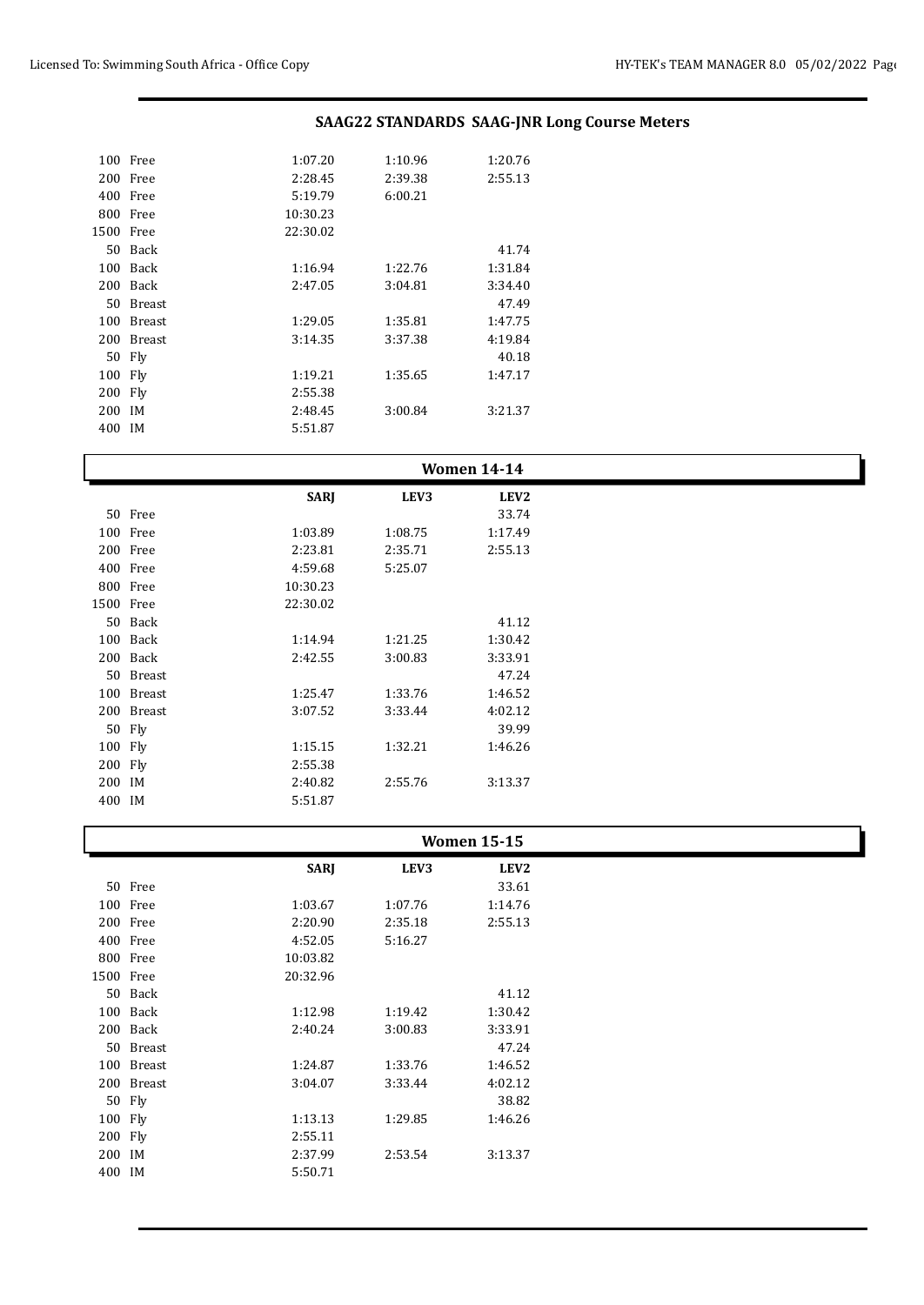|           | <b>Women 16-16</b> |             |         |                  |  |
|-----------|--------------------|-------------|---------|------------------|--|
|           |                    | <b>SARJ</b> | LEV3    | LEV <sub>2</sub> |  |
|           | 50 Free            |             |         | 33.61            |  |
|           | 100 Free           | 1:03.67     | 1:07.76 | 1:14.76          |  |
|           | 200 Free           | 2:20.90     | 2:35.18 | 2:54.42          |  |
|           | 400 Free           | 4:52.05     | 5:16.27 |                  |  |
|           | 800 Free           | 10:03.82    |         |                  |  |
| 1500 Free |                    | 20:32.96    |         |                  |  |
|           | 50 Back            |             |         | 41.12            |  |
|           | 100 Back           | 1:12.98     | 1:19.42 | 1:30.42          |  |
|           | 200 Back           | 2:40.24     | 3:00.83 | 3:33.91          |  |
|           | 50 Breast          |             |         | 47.24            |  |
|           | 100 Breast         | 1:21.19     | 1:33.76 | 1:46.52          |  |
|           | 200 Breast         | 2:57.76     | 3:31.86 | 4:02.12          |  |
|           | 50 Fly             |             |         | 38.82            |  |
| 100 Fly   |                    | 1:13.13     | 1:29.85 | 1:46.26          |  |
| 200 Fly   |                    | 2:55.11     |         |                  |  |
| 200 IM    |                    | 2:37.99     | 2:53.54 | 3:13.32          |  |
| 400 IM    |                    | 5:50.71     |         |                  |  |

|           |            | <b>SARJ</b> | LEV3    | LEV <sub>2</sub> |  |
|-----------|------------|-------------|---------|------------------|--|
|           | 50 Free    |             |         | 33.61            |  |
|           | 100 Free   | 1:03.67     | 1:07.76 | 1:14.76          |  |
|           | 200 Free   | 2:20.90     | 2:35.18 | 2:54.42          |  |
| 400 Free  |            | 4:52.05     | 5:16.27 |                  |  |
| 800 Free  |            | 10:03.82    |         |                  |  |
| 1500 Free |            | 20:32.96    |         |                  |  |
|           | 50 Back    |             |         | 41.12            |  |
|           | 100 Back   | 1:12.98     | 1:19.42 | 1:30.42          |  |
|           | 200 Back   | 2:40.24     | 3:00.83 | 3:33.91          |  |
|           | 50 Breast  |             |         | 47.24            |  |
|           | 100 Breast | 1:21.19     | 1:33.76 | 1:46.52          |  |
|           | 200 Breast | 2:57.76     | 3:31.86 | 4:02.12          |  |
| 50 Fly    |            |             |         | 38.82            |  |
| 100 Fly   |            | 1:13.13     | 1:29.85 | 1:46.26          |  |
| 200 Fly   |            | 2:55.11     |         |                  |  |
| 200 IM    |            | 2:37.99     | 2:53.54 | 3:13.32          |  |
| 400 IM    |            | 5:50.71     |         |                  |  |
|           |            |             |         |                  |  |

|          |            |             | Men 10 & Under |                  |
|----------|------------|-------------|----------------|------------------|
|          |            | <b>SARJ</b> | LEV3           | LEV <sub>2</sub> |
|          | 50 Free    |             |                | 40.40            |
| 100 Free |            | 1:09.34     | 1:19.81        | 1:33.69          |
| 200 Free |            | 2:34.18     | 3:00.15        | 4:01.05          |
| 400 Free |            | 5:29.76     | 6:27.43        |                  |
|          | 50 Back    |             |                | 49.24            |
|          | 100 Back   | 1:20.73     | 1:34.52        | 1:53.49          |
|          | 200 Back   | 2:54.53     | 3:45.81        | 3:59.88          |
|          | 50 Breast  |             |                | 55.33            |
|          | 100 Breast | 1:32.04     | 1:48.88        | 2:06.90          |
|          | 200 Breast | 3:21.34     | 4:01.65        | 4:45.92          |
| 50 Fly   |            |             |                | 54.41            |
| 100 Fly  |            | 1:23.38     | 1:54.59        | 2:37.12          |
| 200 IM   |            | 2:53.41     | 3:23.41        | 4:08.81          |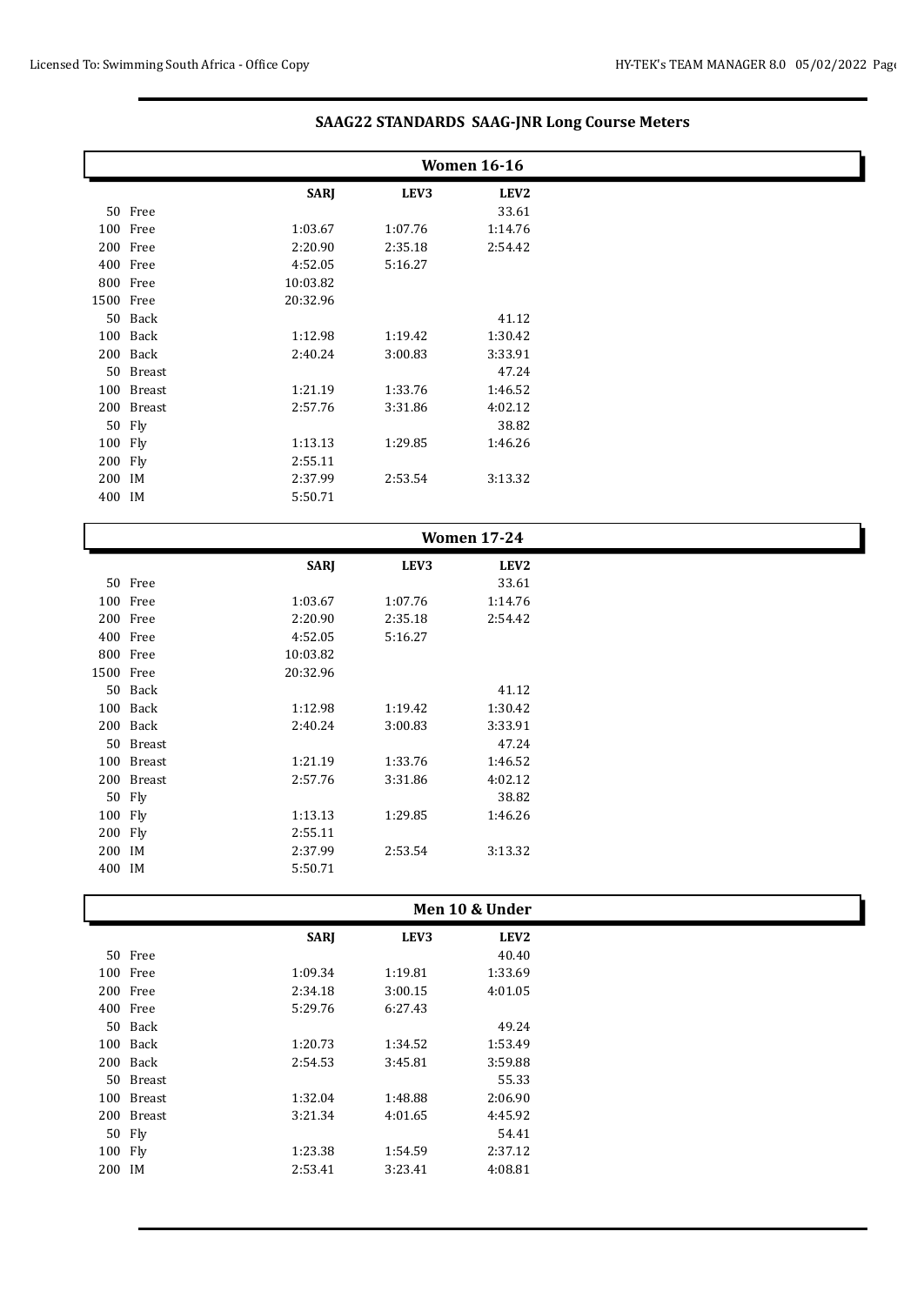|           | Men 11-11  |             |         |                  |  |  |
|-----------|------------|-------------|---------|------------------|--|--|
|           |            | <b>SARJ</b> | LEV3    | LEV <sub>2</sub> |  |  |
|           | 50 Free    |             |         | 38.64            |  |  |
|           | 100 Free   | 1:09.34     | 1:19.81 | 1:29.17          |  |  |
|           | 200 Free   | 2:34.18     | 3:00.15 | 3:58.35          |  |  |
|           | 400 Free   | 5:29.76     | 6:27.43 |                  |  |  |
|           | 50 Back    |             |         | 47.84            |  |  |
|           | 100 Back   | 1:20.73     | 1:34.52 | 1:52.46          |  |  |
|           | 200 Back   | 2:54.53     | 3:45.81 | 3:56.84          |  |  |
|           | 50 Breast  |             |         | 54.48            |  |  |
|           | 100 Breast | 1:32.04     | 1:48.88 | 2:04.97          |  |  |
|           | 200 Breast | 3:21.34     | 4:01.65 | 4:37.56          |  |  |
|           | 50 Fly     |             |         | 52.45            |  |  |
| 100 Fly   |            | 1:23.38     | 1:54.59 | 2:10.50          |  |  |
| 200 IM    |            | 2:53.41     | 3:23.41 | 3:51.92          |  |  |
|           |            |             |         |                  |  |  |
| Men 12-12 |            |             |         |                  |  |  |
|           |            |             |         |                  |  |  |
|           |            | <b>SARJ</b> | LEV3    | LEV2             |  |  |
|           | 50 Free    |             |         | 35.76            |  |  |
|           | 100 Free   | 1:09.34     | 1:14.30 | 1:20.51          |  |  |
|           | 200 Free   | 2:34.18     | 2:47.11 | 3:12.41          |  |  |
|           | 400 Free   | 5:29.76     | 5:54.72 |                  |  |  |
|           | 800 Free   | 10:30.65    |         |                  |  |  |
| 1500 Free |            | 19:52.46    |         |                  |  |  |
|           | 50 Back    |             |         | 43.99            |  |  |
|           | 100 Back   | 1:20.73     | 1:28.22 | 1:37.76          |  |  |
|           | 200 Back   | 2:54.53     | 3:20.74 | 3:55.84          |  |  |
|           | 50 Breast  |             |         | 50.53            |  |  |
|           | 100 Breast | 1:32.04     | 1:40.70 | 1:54.23          |  |  |
|           | 200 Breast | 3:21.34     | 3:44.24 | 4:22.15          |  |  |
|           | 50 Fly     |             |         | 46.34            |  |  |
| 100 Fly   |            | 1:23.38     | 1:43.51 | 2:01.67          |  |  |

### **Men 13-13**

|      |               | <b>SARI</b> | LEV3    | LEV <sub>2</sub> |
|------|---------------|-------------|---------|------------------|
|      | 50 Free       |             |         | 32.84            |
| 100  | Free          | 1:03.58     | 1:08.19 | 1:13.54          |
| 200  | Free          | 2:21.11     | 2:32.80 | 2:49.41          |
| 400  | Free          | 5:04.40     | 5:48.66 |                  |
| 800  | Free          | 10:30.65    |         |                  |
| 1500 | Free          | 19:52.46    |         |                  |
| 50   | <b>Back</b>   |             |         | 41.46            |
| 100  | <b>Back</b>   | 1:14.39     | 1:21.18 | 1:32.43          |
| 200  | <b>Back</b>   | 2:44.69     | 3:00.25 | 3:45.72          |
| 50   | <b>Breast</b> |             |         | 45.46            |
| 100  | <b>Breast</b> | 1:23.61     | 1:32.63 | 1:43.51          |
| 200  | <b>Breast</b> | 3:08.22     | 3:26.30 | 4:04.88          |
| 50   | Fly           |             |         | 39.08            |
| 100  | Fly           | 1:14.44     | 1:30.94 | 1:56.08          |
| 200  | Fly           | 2:39.64     |         |                  |
| 200  | <b>IM</b>     | 2:40.01     | 2:51.88 | 3:09.03          |
| 400  | IM            | 5:34.86     |         |                  |

IM 2:53.41 3:10.58 3:29.10

IM 5:34.86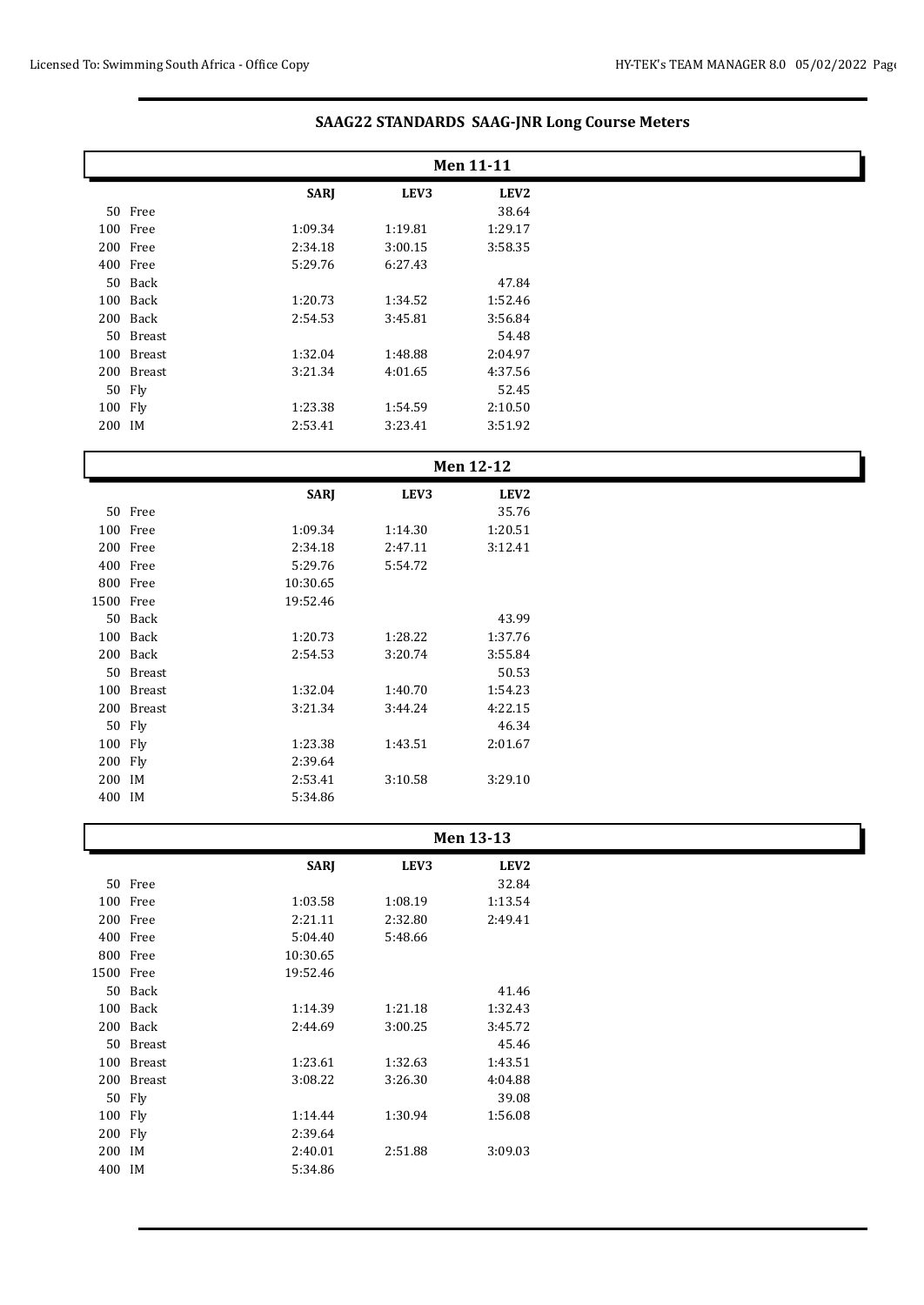|           | Men 14-14  |             |         |                  |  |
|-----------|------------|-------------|---------|------------------|--|
|           |            | <b>SARJ</b> | LEV3    | LEV <sub>2</sub> |  |
|           | 50 Free    |             |         | 31.05            |  |
|           | 100 Free   | 1:00.29     | 1:04.20 | 1:08.80          |  |
|           | 200 Free   | 2:15.08     | 2:25.35 | 2:40.28          |  |
|           | 400 Free   | 4:46.32     | 5:28.16 |                  |  |
|           | 800 Free   | 10:30.65    |         |                  |  |
| 1500 Free |            | 19:52.46    |         |                  |  |
|           | 50 Back    |             |         | 38.53            |  |
|           | 100 Back   | 1:11.39     | 1:17.06 | 1:32.43          |  |
|           | 200 Back   | 2:33.89     | 2:51.22 | 3:40.18          |  |
|           | 50 Breast  |             |         | 43.84            |  |
|           | 100 Breast | 1:20.00     | 1:27.36 | 1:42.05          |  |
|           | 200 Breast | 2:57.26     | 3:21.86 | 4:01.79          |  |
|           | 50 Fly     |             |         | 35.67            |  |
| 100 Fly   |            | 1:08.77     | 1:17.54 | 1:46.10          |  |
| 200 Fly   |            | 2:39.64     |         |                  |  |
| 200 IM    |            | 2:31.97     | 2:44.13 | 2:57.18          |  |
| 400 IM    |            | 5:34.86     |         |                  |  |

| Men 15-15 |            |             |         |                  |
|-----------|------------|-------------|---------|------------------|
|           |            | <b>SARJ</b> | LEV3    | LEV <sub>2</sub> |
|           | 50 Free    |             |         | 29.55            |
|           | 100 Free   | 57.97       | 1:01.42 | 1:06.88          |
|           | 200 Free   | 2:10.42     | 2:20.47 | 2:38.72          |
|           | 400 Free   | 4:42.52     | 5:13.94 |                  |
|           | 800 Free   | 9:28.43     |         |                  |
| 1500 Free |            | 18:00.33    |         |                  |
|           | 50 Back    |             |         | 36.08            |
|           | 100 Back   | 1:06.99     | 1:14.18 | 1:28.94          |
|           | 200 Back   | 2:29.42     | 2:54.66 | 3:02.68          |
|           | 50 Breast  |             |         | 41.74            |
|           | 100 Breast | 1:16.13     | 1:23.59 | 1:38.47          |
|           | 200 Breast | 2:50.50     | 3:11.96 | 3:48.98          |
|           | 50 Fly     |             |         | 34.34            |
| 100 Fly   |            | 1:04.57     | 1:12.52 | 1:30.15          |
| 200 Fly   |            | 2:27.27     |         |                  |
| 200 IM    |            | 2:27.03     | 2:37.80 | 2:52.12          |
| 400 IM    |            | 5:11.65     |         |                  |
|           |            |             |         |                  |

|           |            |             | Men 16-16 |                  |  |
|-----------|------------|-------------|-----------|------------------|--|
|           |            | <b>SARJ</b> | LEV3      | LEV <sub>2</sub> |  |
|           | 50 Free    |             |           | 29.55            |  |
|           | 100 Free   | 56.62       | 1:01.42   | 1:06.88          |  |
|           | 200 Free   | 2:06.81     | 2:20.47   | 2:38.72          |  |
|           | 400 Free   | 4:35.37     | 5:13.94   |                  |  |
|           | 800 Free   | 9:28.43     |           |                  |  |
| 1500 Free |            | 18:00.33    |           |                  |  |
|           | 50 Back    |             |           | 36.08            |  |
|           | 100 Back   | 1:05.86     | 1:14.18   | 1:28.94          |  |
|           | 200 Back   | 2:26.35     | 2:54.66   | 3:02.68          |  |
|           | 50 Breast  |             |           | 41.74            |  |
|           | 100 Breast | 1:14.33     | 1:23.59   | 1:38.47          |  |
|           | 200 Breast | 2:46.01     | 3:11.96   | 3:48.98          |  |
|           | 50 Fly     |             |           | 34.34            |  |
| 100 Fly   |            | 1:02.62     | 1:12.52   | 1:30.15          |  |